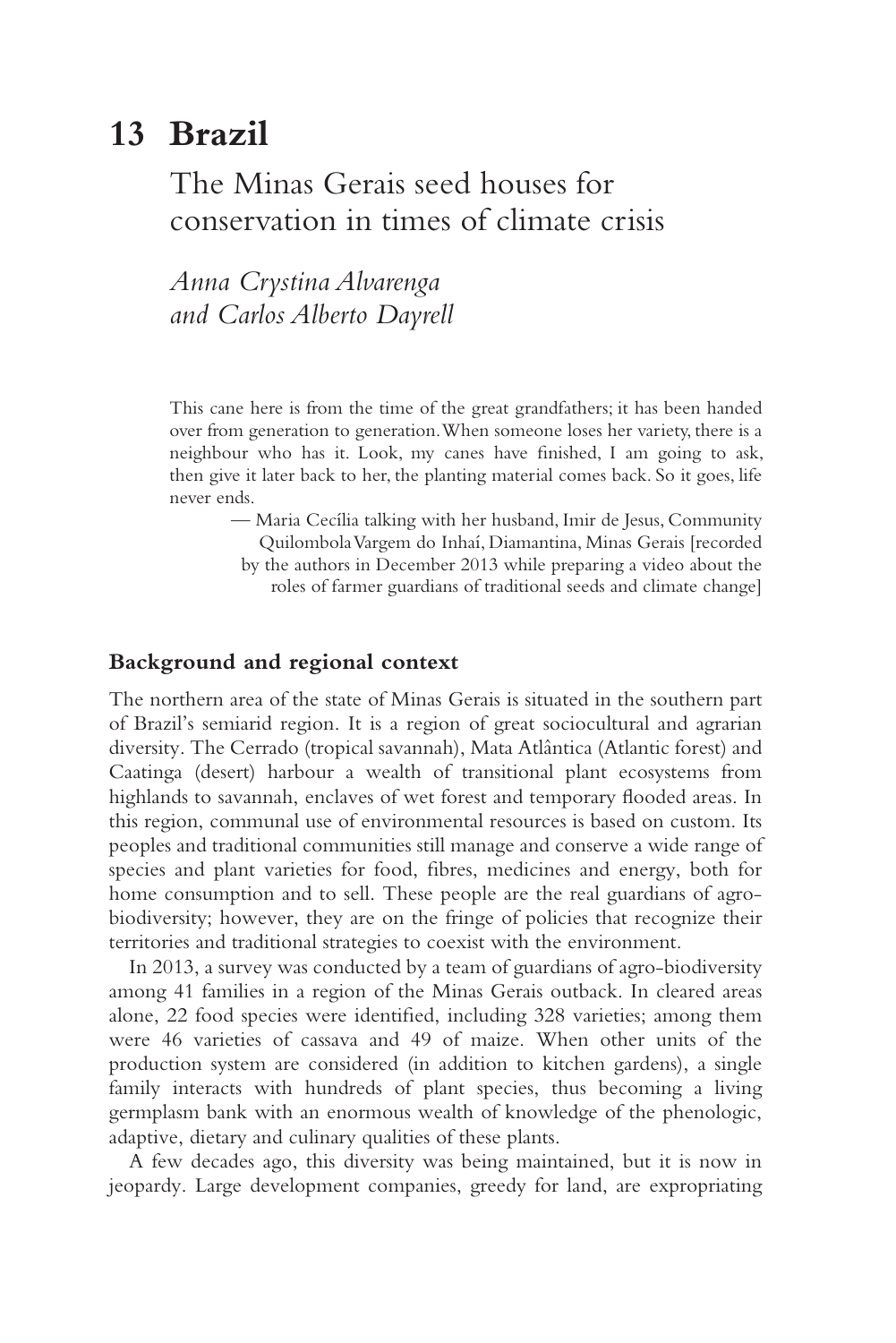traditional territory, promoting the standardization of the food culture and distributing hybrid and transgenic seeds. More recently, climate change is causing continuous losses, and traditional agro-biodiversity conservation strategies are seriously compromised.

## **Emergence of seed houses**

To support the struggle of local communities to defend their rights, a commission on agro-biodiversity (Comissão de Agrobiodiversidade do Norte de Minas) was created and later became a network (Rede de Agrobiodiversidade do Semiárido Mineiro). The commission was led by several popular organizations, including unions and local networks. Among the strategies they developed was the conservation of Creole seeds managed by the guardians through the creation of regional 'seed houses' (Plate 5). One of these seed houses, known as Generation House, is located in an agro-ecological experimentation and training area of the Centro de Agricultura Alternativa do Norte de Minas, a rural area of Montes Claros, in the northern region of Minas Gerais. It has been operating since June 2010, and its main objective is to guarantee the medium-term conservation of genetic material managed and maintained for generations by farmers and guardian farmers, using ex-situ, in-situ and on-farm methods.

The regional seed houses represent a conservation approach that complements other strategies and actions of a network of men and women peasant farmers, organizations and social movements in the field of agro-ecology as well as federal teaching and research institutions. This socio-technical network aims to strengthen strategies based on relations between individuals and institutional stakeholders with common goals at the regional and local levels. Together with the guardians, the network carries out such activities as agro-biodiversity surveys. The objective is to strengthen agro-biodiversity as managed by the communities, identifying the diversity, species density and varieties resistant to climate change; broadening the local diet; ensuring local and regional food security and sovereignty; and conserving traditional native seeds as well as the biodiversity of the region's agricultural systems.

#### **Seed production and conservation**

To guarantee this cultural and genetic heritage and secure access to quality seeds in quantities sufficient to meet farmers' demands, some communities, families and groups have established local seed production fields for commercial purposes. This process is usually associated with participatory crop improvement. The seed production fields are also used as complementary conservation tools and a buffer against cultivars developed under artificial conditions and genetically modified varieties.

Another strategy used to conserve and maintain traditional seeds is the community seed house (Casas de Sementes Comunitárias) and family seed stocks. These are collections of the germplasm of local cultivars, maintained